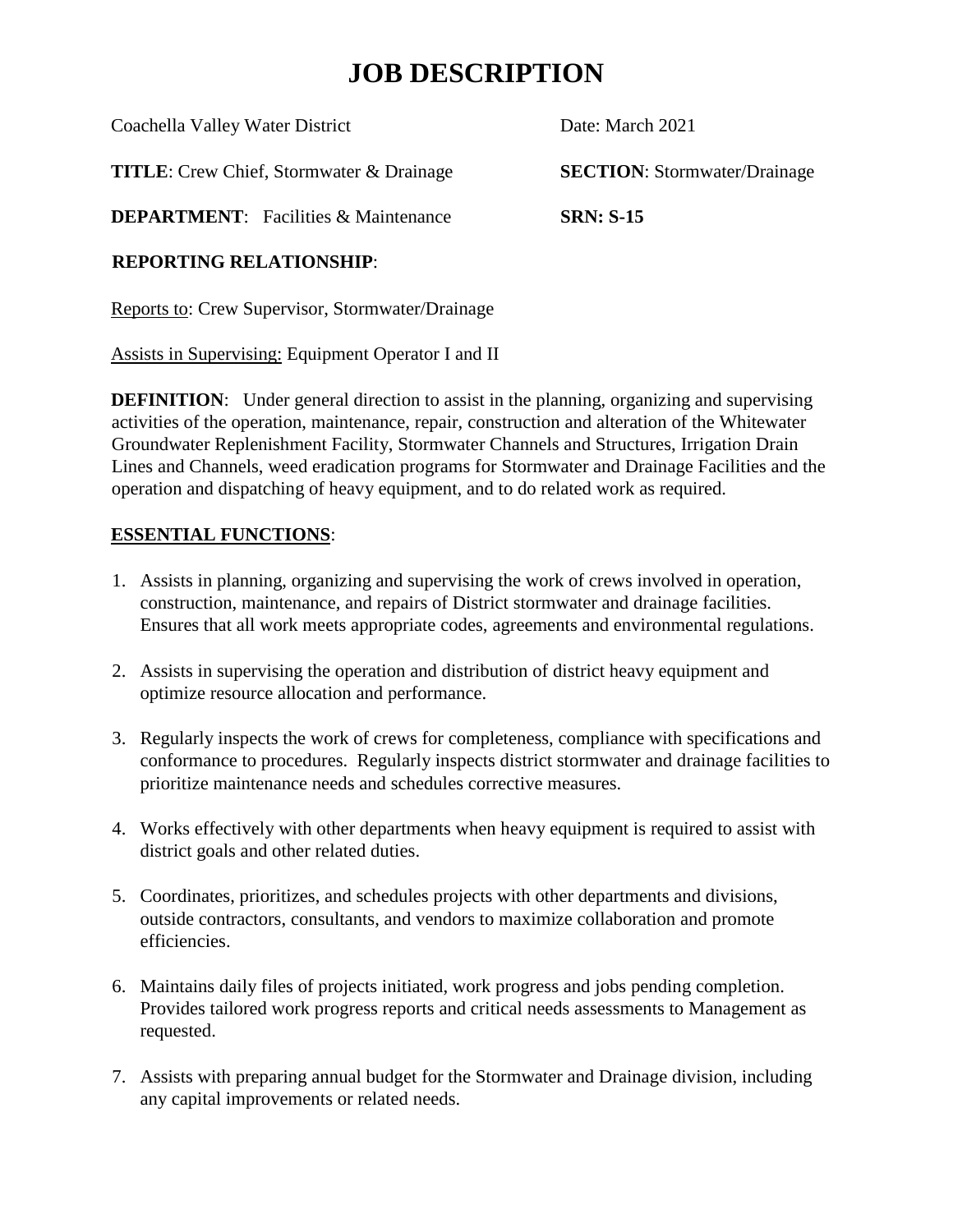## **JOB DESCRIPTION**

Crew Chief, Stormwater – Page 2

#### **ESSENTIAL FUNCTIONS (Cont.)**:

- 8. Holds regular safety meetings and ensures that district safety policies and procedures are enforced.
- 9. Troubleshoots and assesses construction equipment malfunctions, maintenance and repair needs and coordinates those to the Auto Shop.
- 10. Updates and implements a comprehensive Preventative Maintenance Program.
- 11. Assists with managing and administering contracts with On-Call Contractors, including processing of change orders, schedules, bonds, and progress and completion reports.
- 12. Reviews time entry and job costing to ensure accuracy; manages input and performance tracking within the Computerized Maintenance Management System (Asset Management).
- 13. Assists and provides training and cross-training opportunities for Staff to promote employee development, and help define career path and provide succession planning.
- 14. Assigns recurring and non-recurring work orders, and develops and tracks key performance indicators.

#### **MINIMUM QUALIFICATIONS**:

License or Certificates: Valid California Operators license issued by the State Department of Motor Vehicles. Department of Motor Vehicles driving record may influence employment or classification. Class "A" commercial license with all endorsements is required.

Experience: Any combination of training experience which would likely provide the required knowledge and abilities is qualifying. A typical way to obtain this knowledge and abilities would be to have 3 years of increasingly responsible experience with Replenishment Facilities, Channel, Drain, or ditch maintenance, including work experience in a responsible supervisory capacity.

Knowledge of:

- Laws and regulations pertaining to the maintenance, of stormwater and drainage channels, systems and pipelines.
- Tools, materials and methods employed in concrete pipeline maintenance and repair.
- Procedures and techniques for the operation, maintenance and repair of stormwater and drainage facilities including lined and unlined channels.
- Operation and effective utilization of heavy equipment used in earth moving and construction work.
- Regulations pertaining to weed eradication programs.